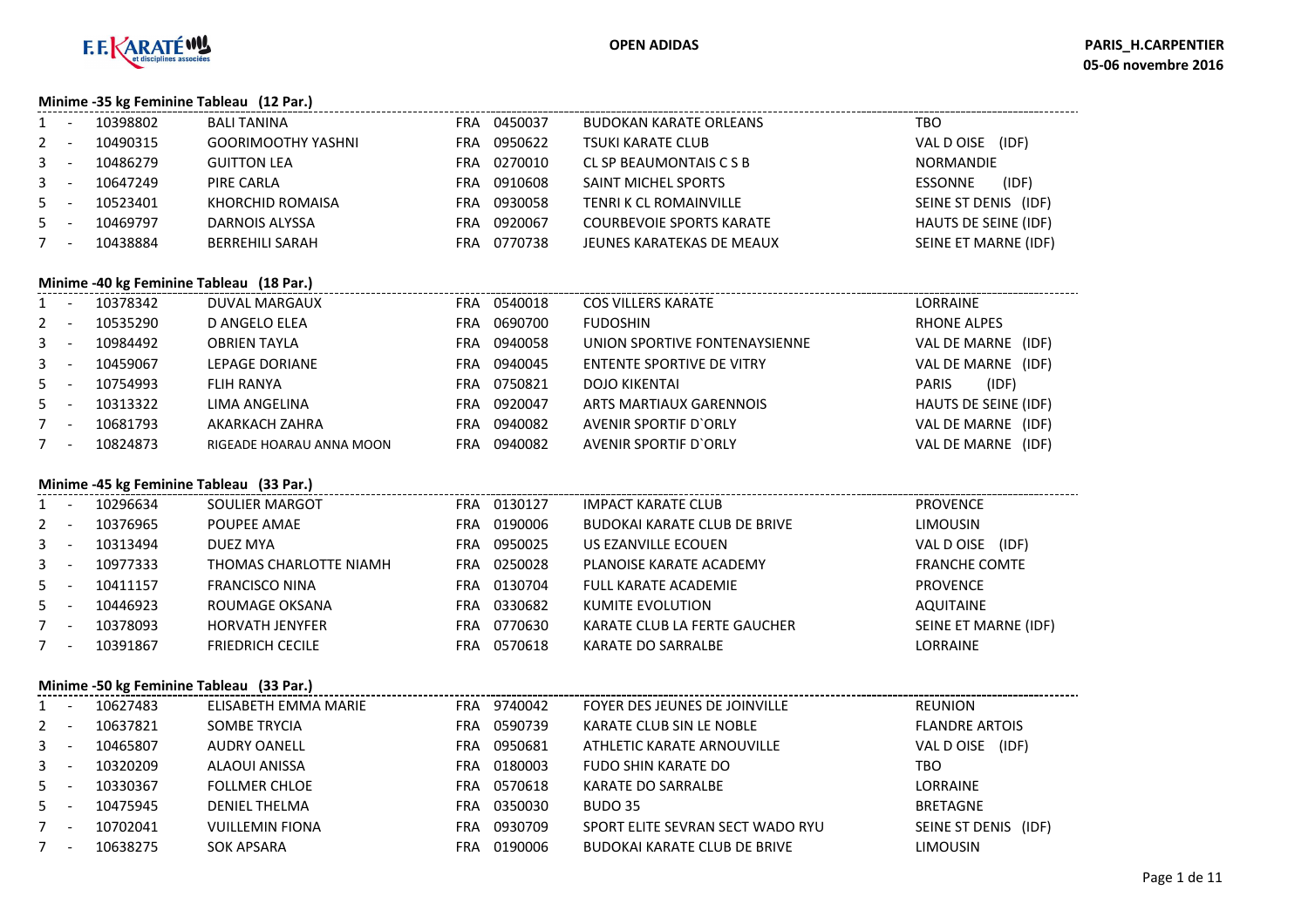

**Minime -55 kg Feminine Tableau (19 Par.)**

| $\mathbf{1}$ | 10272760 | <b>ZUCKER FANNY</b> | <b>FRA</b> | 0540018 | <b>COS VILLERS KARATE</b>      | LORRAINE                     |
|--------------|----------|---------------------|------------|---------|--------------------------------|------------------------------|
| $2^{\circ}$  | 10377628 | LEVACHER TYLLA      | <b>FRA</b> | 0950034 | ASS AMICALE SPORTIVE SARCELLES | VAL D OISE<br>(IDF)          |
| 3            | 10529852 | SOMBE THALYA        | FRA        | 0590739 | KARATE CLUB SIN LE NOBLE       | <b>FLANDRE ARTOIS</b>        |
| 3            | 10576142 | <b>GLOCK ALEXIA</b> | FRA        | 0570618 | KARATE DO SARRALBE             | LORRAINE                     |
| 5            | 10289056 | CHAKROUN LINA       | <b>FRA</b> | 0920079 | C S M PUTEAUX                  | <b>HAUTS DE SEINE (IDF)</b>  |
| $5 -$        | 10646881 | MOHAMMEDI OUARDIA   | <b>FRA</b> | 0770615 | <b>CACV KARATE</b>             | SEINE ET MARNE (IDF)         |
|              | 10320326 | <b>AKRAM SARAH</b>  | FRA        | 0180003 | <b>FUDO SHIN KARATE DO</b>     | TBO                          |
|              | 10809697 | DINIZ TALIA         | FRA        | 0940026 | <b>CLUB BUDOKAN THIAIS</b>     | <b>VAL DE MARNE</b><br>(IDF) |
|              |          |                     |            |         |                                |                              |

#### **Minime 55 et + kg Feminine Tableau (25 Par.)**

| $1 -$   |                          | 10644276 | DIOP BAHIA            | FRA | 0750032 | K.A.J.Y.N.                         | <b>PARIS</b>       | (IDF)                |
|---------|--------------------------|----------|-----------------------|-----|---------|------------------------------------|--------------------|----------------------|
| $2 -$   |                          | 10498769 | <b>ARGHYRIS THEA</b>  | FRA | 0340712 | <b>FRONTIGNAN KARATE CLUB</b>      |                    | LANGUEDOC ROUSSILLON |
| $3 - -$ |                          | 10984490 | <b>HOLLAND DEMIE</b>  | FRA | 0940058 | UNION SPORTIVE FONTENAYSIENNE      | VAL DE MARNE (IDF) |                      |
| $3 - -$ |                          | 10286600 | <b>ABID INES</b>      | FRA | 0130704 | FULL KARATE ACADEMIE               | <b>PROVENCE</b>    |                      |
| $5 -$   |                          | 10327626 | <b>BAKOUKA MARINE</b> | FRA | 0910608 | SAINT MICHEL SPORTS                | <b>ESSONNE</b>     | (IDF)                |
| $5 -$   |                          | 10400400 | <b>BOUZRAD ASSIA</b>  | FRA | 0570614 | KARATE CLUB DE METZ                | <b>LORRAINE</b>    |                      |
| $7 -$   |                          | 10815303 | DJENNI EYA            | FRA | 0950037 | A D B KTE GARGES                   | VAL DOISE          | (IDF)                |
|         | $\overline{\phantom{a}}$ | 10623974 | <b>AZIB MORGANE</b>   | FRA | 0930704 | <b>RED STAR CLUB MONTREUILLOIS</b> | SEINE ST DENIS     | (IDF)                |

# **Cadet -47 kg Feminine Tableau (32 Par.)**

|         | Cadet -47 kg Feminine Tableau (52 Par.) |                        |     |         |                                  |                      |  |  |  |  |  |  |
|---------|-----------------------------------------|------------------------|-----|---------|----------------------------------|----------------------|--|--|--|--|--|--|
| $1 -$   | 10274648                                | AHMED NISWA            | FRA | 0940026 | <b>CLUB BUDOKAN THIAIS</b>       | VAL DE MARNE (IDF)   |  |  |  |  |  |  |
| $2 -$   | 10391871                                | CESTARI EMMA           | FRA | 0570618 | <b>KARATE DO SARRALBE</b>        | <b>LORRAINE</b>      |  |  |  |  |  |  |
| $3 - 5$ | 10373959                                | <b>GRUN AMELIE</b>     | FRA | 0570608 | M J C LA PEPINIERE               | <b>LORRAINE</b>      |  |  |  |  |  |  |
| $3 - 5$ | 10422297                                | DI LELIO CHLOE         | FRA | 0130127 | <b>IMPACT KARATE CLUB</b>        | PROVENCE             |  |  |  |  |  |  |
| $5 -$   | 10424367                                | <b>BOUAIN ZOHRA</b>    | FRA | 0890015 | ENTENTE SP FLORENTINOISE         | <b>BOURGOGNE</b>     |  |  |  |  |  |  |
| $5 -$   | 10024839                                | ROLLET LEA             | FRA | 0300013 | ASSOCIATION SPORTIVE KARATE UZES | LANGUEDOC ROUSSILLON |  |  |  |  |  |  |
| $7 -$   | 10282724                                | <b>VALLIAMEE ANGIE</b> | FRA | 9740001 | KARATE CLUB SAINTE SUZANNE       | <b>REUNION</b>       |  |  |  |  |  |  |
| $7 -$   | 10352965                                | CHETTIAR PRIYANKA      | FRA | 0950086 | AMICAL CLUB SPORTIF CORMEILLAI   | (IDF)<br>VAL DOISE   |  |  |  |  |  |  |
|         |                                         |                        |     |         |                                  |                      |  |  |  |  |  |  |

#### **Cadet -54 kg Feminine Tableau (34 Par.)**

| $1 -$ | 10458004 | OUKHATTOU ASSIA           | <b>FRA</b> | 0130019 | CLUB ARLESIEN DE KARATE DO                    | <b>PROVENCE</b>      |              |
|-------|----------|---------------------------|------------|---------|-----------------------------------------------|----------------------|--------------|
| $2 -$ | 10247356 | <b>TACHARFIT INES</b>     | FRA.       | 0210630 | AKDC                                          | <b>BOURGOGNE</b>     |              |
| $3 -$ | 10522401 | SIDOTMANE SABRINA         | FRA.       | 0950034 | ASS AMICALE SPORTIVE SARCELLES                | VAL D OISE (IDF)     |              |
| $3 -$ | 10318337 | <b>GINOLLIN ANGELIQUE</b> | FRA.       | 0730634 | LE CHANT DU LOUP SECTION KARATE DES AILLONS   | <b>RHONE ALPES</b>   |              |
| $5 -$ | 10262047 | RACHDI WISSEM             | FRA.       | 0920085 | SHOTOKAN KARATE CLUB DE VILLENEUVE LA GARENNE | HAUTS DE SEINE (IDF) |              |
| $5 -$ | 10439327 | <b>BARBARIN NATACHA</b>   | FRA.       | 0380676 | KARATE CLUB DE CRAS                           | RHONE ALPES          |              |
|       | 10330342 | <b>FERREIRA ALYSON</b>    | FRA        | 0420616 | KARATE CLUB DE FIRMINY                        | <b>RHONE ALPES</b>   |              |
|       | 10548769 | BAHL LOU-ANN              | FRA        | 0850004 | KARATE CLUB DE CHANTONNAY                     | PAYS DE LA LOIRE     | Page 2 de 11 |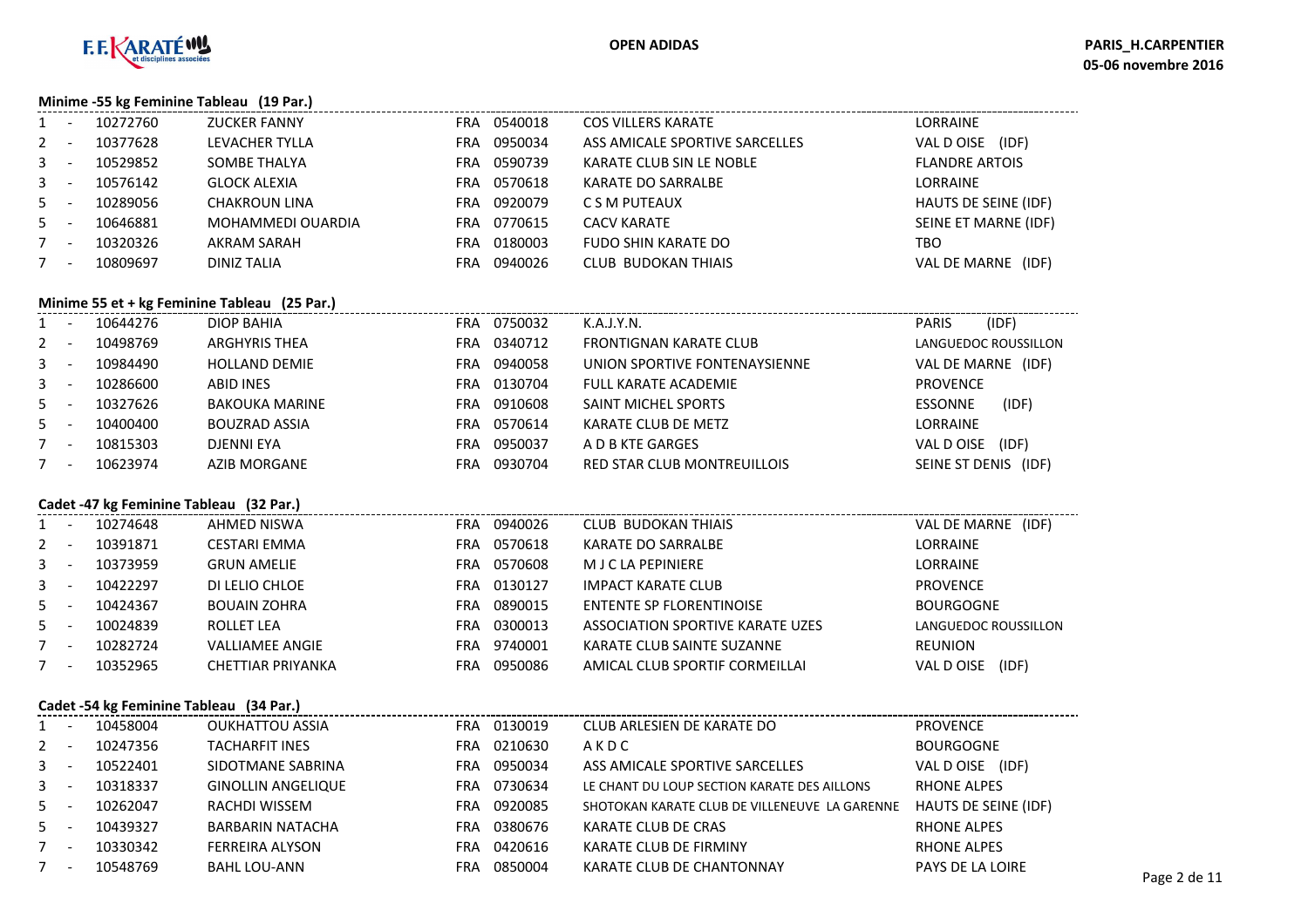

#### **Cadet 54 et + kg Feminine Tableau (56 Par.)**

| $\mathbf{1}$ | 10297512                                 | DE CROYERE AMELIE      | FRA.       | 0060076 | AS BATIMENT TRAVAUX PUBLICS    | <b>COTE D AZUR</b>           |
|--------------|------------------------------------------|------------------------|------------|---------|--------------------------------|------------------------------|
| 2            | 10287163                                 | <b>ZAMETO JENNIFER</b> | FRA.       | 0640005 | SPORT ATHLETIQUE MAULEONAIS    | <b>AQUITAINE</b>             |
| 3            | 10135980                                 | SLIMANE MYRIAM         | FRA.       | 0420616 | KARATE CLUB DE FIRMINY         | RHONE ALPES                  |
| 3            | 10529849                                 | ROVELAS BETTYLOU       | <b>FRA</b> | 0250635 | CLUB SAUVEGARDE DE BESANCON    | <b>FRANCHE COMTE</b>         |
| 5.           | 10307243                                 | ZAOUJAL CHAIMAE        | FRA.       | 0450037 | <b>BUDOKAN KARATE ORLEANS</b>  | TBO                          |
| 5            | 10382018                                 | RAMALHO VALENTINE      | <b>FRA</b> | 0640005 | SPORT ATHLETIQUE MAULEONAIS    | AQUITAINE                    |
|              | 10977335                                 | SALISBURY LAUREN PAIGE | FRA.       | 0250028 | PLANOISE KARATE ACADEMY        | <b>FRANCHE COMTE</b>         |
|              | 10984491                                 | <b>CASIMIR CLHOE</b>   | <b>FRA</b> | 0940058 | UNION SPORTIVE FONTENAYSIENNE  | <b>VAL DE MARNE</b><br>(IDF) |
|              | Junior -48 kg Feminine Tableau (13 Par.) |                        |            |         |                                |                              |
| $\mathbf{1}$ | 10268278                                 | VALSAN LOULOA          | FRA.       | 0950086 | AMICAL CLUB SPORTIF CORMEILLAI | VAL DOISE<br>(IDF)           |
| $2^{\circ}$  | 10365983                                 | <b>GODARD LEA</b>      | <b>FRA</b> | 0950034 | ASS AMICALE SPORTIVE SARCELLES | VAL D OISE<br>(IDF)          |
| 3            | 10977337                                 | SALISBURY CHLOE ANNE   | FRA        | 0250028 | PLANOISE KARATE ACADEMY        | <b>FRANCHE COMTE</b>         |
|              |                                          |                        |            |         |                                |                              |

|       |                          | 10 <i>311331</i> | JALIJDUNI CHLUL ANNIL |     | <b>ULJUULU</b> | LANGUL MUATE ACAPEMII        |                      |  |
|-------|--------------------------|------------------|-----------------------|-----|----------------|------------------------------|----------------------|--|
| $3 -$ |                          | 10272124         | LOUESSARD ALICIA      | FRA | 0910608        | <b>SAINT MICHEL SPORTS</b>   | (IDF)<br>ESSONNE     |  |
| $5 -$ |                          | 10216726         | BERTRAND MAREVA       | FRA | 0020038        | KARATE CLUB SAINT QUENTINOIS | PICARDIE             |  |
| $5 -$ |                          | 10601705         | LEITE TIFFANY         | FRA | 0540062        | KARATE DO LONGWY             | LORRAINE             |  |
|       | $\overline{\phantom{a}}$ | 10168666         | <b>BOUNIA AMBRINE</b> | FRA | 0690700        | <b>FUDOSHIN</b>              | RHONE ALPES          |  |
|       | $\overline{\phantom{0}}$ | 10378245         | CHAMOT LOLA           | FRA | 0770037        | SEPAM SECTION KARATE         | SEINE ET MARNE (IDF) |  |

## **Junior -53 kg Feminine Tableau (20 Par.)**

|         | JUINOI -33 Kg Ferriming Tableau (20 Far.) |          |                       |            |         |                                 |                      |  |  |  |  |  |
|---------|-------------------------------------------|----------|-----------------------|------------|---------|---------------------------------|----------------------|--|--|--|--|--|
| $1 -$   |                                           | 10373468 | <b>SEGUY CHARLINE</b> | <b>FRA</b> | 0130900 | <b>SPARTAN KOMBATS SPORTS</b>   | <b>PROVENCE</b>      |  |  |  |  |  |
| $2 -$   |                                           | 10186642 | <b>MARTINEZ MANON</b> | FRA        | 0950025 | US EZANVILLE ECOUEN             | (IDF)<br>VAL D OISE  |  |  |  |  |  |
| $3 - -$ |                                           | 10278014 | NARDONE SOLINE        | FRA        | 0340712 | <b>FRONTIGNAN KARATE CLUB</b>   | LANGUEDOC ROUSSILLON |  |  |  |  |  |
| $3 - -$ |                                           | 10352620 | CHAVAROT OPHELIE      | FRA        | 0950034 | ASS AMICALE SPORTIVE SARCELLES  | VAL D OISE (IDF)     |  |  |  |  |  |
| $5 -$   |                                           | 10401285 | <b>HORY SAVANNAH</b>  | FRA        | 0330106 | <b>DOJO LANTONNAIS</b>          | AQUITAINE            |  |  |  |  |  |
| $5 -$   |                                           | 10233991 | <b>VEDRIER MAREVA</b> | FRA        | 0850005 | <b>FONTENAY KARATE SHOTOKAN</b> | PAYS DE LA LOIRE     |  |  |  |  |  |
| $7 -$   |                                           | 10418724 | ANDREOTTI CHLOE       | FRA        | 0560609 | PATRONAGE LAIQUE DE LORIENT     | <b>BRETAGNE</b>      |  |  |  |  |  |
| $7 -$   |                                           | 10634276 | AMRAN SHERAZADE       | FRA        | 0690710 | SHOGUN HAGA CLUB GIVORS         | <b>RHONE ALPES</b>   |  |  |  |  |  |
|         |                                           |          |                       |            |         |                                 |                      |  |  |  |  |  |

#### **Junior -59 kg Feminine Tableau (25 Par.)**

|         | 10226816 | PHILIPPE GWENDOLINE    | FRA        | 0720008 | SAMOURAI 2000                  | PAYS DE LA LOIRE     |              |
|---------|----------|------------------------|------------|---------|--------------------------------|----------------------|--------------|
| $2 -$   | 10049091 | RIFQI CHERINE          | <b>FRA</b> | 0420616 | KARATE CLUB DE FIRMINY         | RHONE ALPES          |              |
| $3 -$   | 10538228 | <b>MALARD MAELLE</b>   | FRA        | 0130127 | <b>IMPACT KARATE CLUB</b>      | <b>PROVENCE</b>      |              |
| $3 - 1$ | 10893042 | IZELAAR TATYANA        | <b>FRA</b> | 0950034 | ASS AMICALE SPORTIVE SARCELLES | VAL D OISE<br>(IDF)  |              |
| $5 -$   | 10114088 | JANAC SONIA            | FRA        | 9740060 | KARATE CLUB DE STE ROSE        | REUNION              |              |
| $5 -$   | 10984525 | LELIS FERREIRA MARIANA | FRA        | 0450037 | <b>BUDOKAN KARATE ORLEANS</b>  | TBO                  |              |
|         | 10256118 | <b>MAHJOUB KENZA</b>   | FRA        | 0940026 | CLUB BUDOKAN THIAIS            | VAL DE MARNE (IDF)   |              |
|         | 10346400 | <b>GHALEM MYRIAM</b>   | FRA        | 0770738 | JEUNES KARATEKAS DE MEAUX      | SEINE ET MARNE (IDF) | Page 3 de 11 |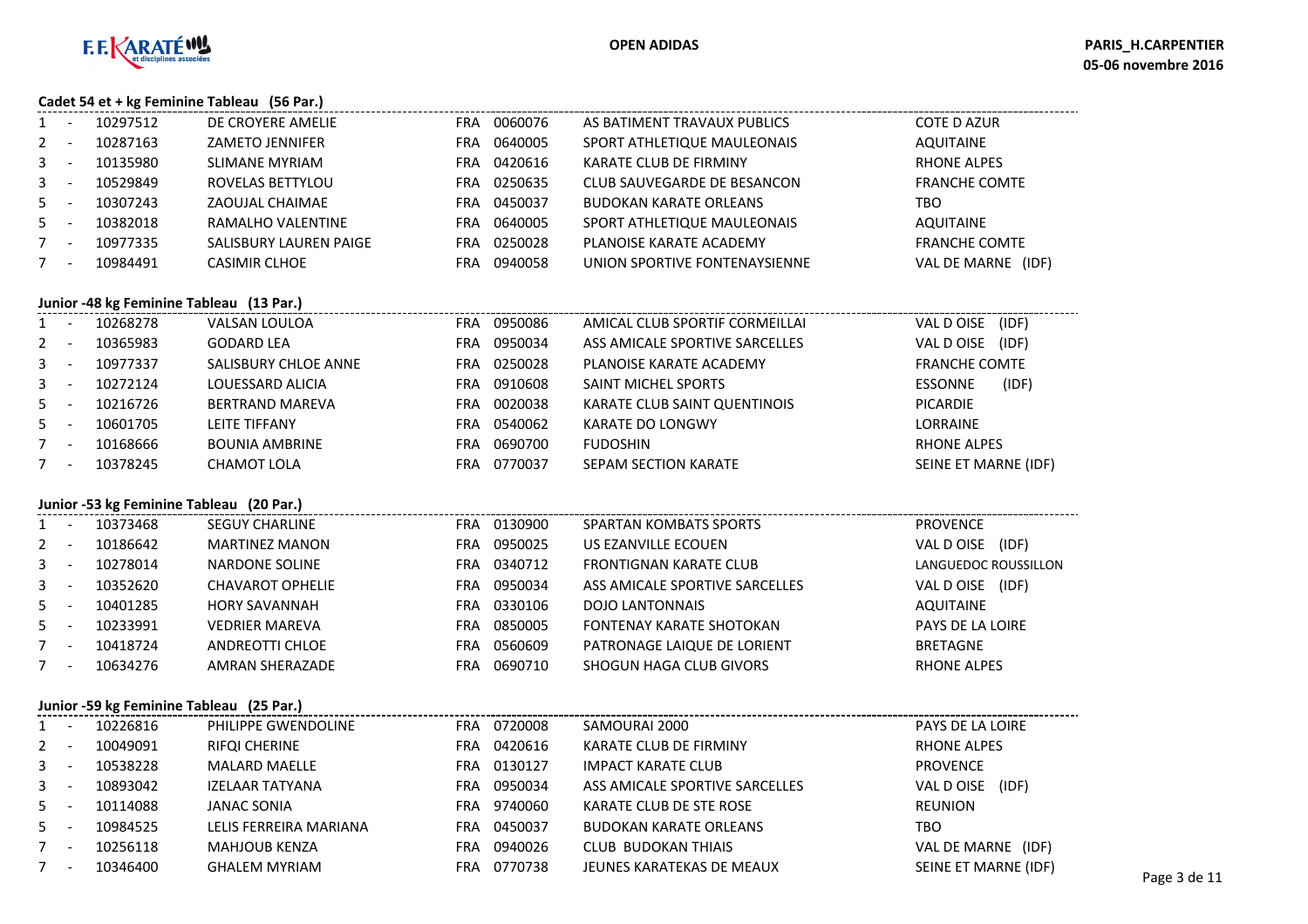

**Junior 59 et + kg Feminine Tableau (31 Par.)**

|             | $3411101$ 33 Ct · $N_{\rm B}$ communic radical (32 marry |          |                          |     |         |                                  |                       |  |  |  |  |
|-------------|----------------------------------------------------------|----------|--------------------------|-----|---------|----------------------------------|-----------------------|--|--|--|--|
|             |                                                          | 10146699 | <b>GRECH JULIE</b>       | FRA | 0130127 | <b>IMPACT KARATE CLUB</b>        | <b>PROVENCE</b>       |  |  |  |  |
| $2^{\circ}$ |                                                          | 10098354 | <b>HUG LOUISE</b>        | FRA | 0680660 | CENTRE DES LOISIRS D'OTTMARSHEIM | ALSACE                |  |  |  |  |
| 3           |                                                          | 10294593 | <b>MEGHICHE ZOULIKHA</b> | FRA | 0590194 | KARATE CLUB DE CONDE             | <b>FLANDRE ARTOIS</b> |  |  |  |  |
| 3           |                                                          | 10151420 | PAYET FLORA              | FRA | 9740060 | KARATE CLUB DE STE ROSE          | REUNION               |  |  |  |  |
| $5 -$       |                                                          | 10179149 | COLOMBAT CANDICE         | FRA | 0670608 | KARATE CLUB SELESTAT             | ALSACE                |  |  |  |  |
| 5           |                                                          | 10104924 | RAHHO NESRINE            | FRA | 0130127 | <b>IMPACT KARATE CLUB</b>        | <b>PROVENCE</b>       |  |  |  |  |
| $7^{\circ}$ |                                                          | 10393215 | ZIKI FATIMA              | FRA | 0950034 | ASS AMICALE SPORTIVE SARCELLES   | (IDF)<br>VAL DOISE    |  |  |  |  |
|             |                                                          | 10135842 | <b>GREGORIS MANON</b>    | FRA | 0760633 | DOJO 76                          | <b>NORMANDIE</b>      |  |  |  |  |
|             |                                                          |          |                          |     |         |                                  |                       |  |  |  |  |

#### **Senior -50 kg Feminine Tableau (18 Par.)**

|         | Jenior - Jo kg i emimile Tableau (10 Fail) |          |                           |            |         |                                     |                      |  |  |  |  |
|---------|--------------------------------------------|----------|---------------------------|------------|---------|-------------------------------------|----------------------|--|--|--|--|
| $1 -$   |                                            | 09559851 | PICARD MAY LY             | <b>FRA</b> | 0060076 | AS BATIMENT TRAVAUX PUBLICS         | <b>COTE D AZUR</b>   |  |  |  |  |
| $2 -$   |                                            | 10043336 | LOUNES SIRINE             | FRA        | 0770615 | <b>CACV KARATE</b>                  | SEINE ET MARNE (IDF) |  |  |  |  |
| $3 - 5$ |                                            | 09535866 | <b>SALINAS G MERCEDES</b> | FRA        | 0680623 | KARATE CLUB MARTIAL ENSISHEIM       | ALSACE               |  |  |  |  |
| $3 -$   |                                            | 09409033 | ROSSI FLAVIE              | FRA        | 0920079 | C S M PUTEAUX                       | HAUTS DE SEINE (IDF) |  |  |  |  |
| $5 -$   |                                            | 10294752 | <b>BOURCOIS AURORE</b>    | FRA        | 0940023 | CSL GMA                             | VAL DE MARNE (IDF)   |  |  |  |  |
| $5 -$   |                                            | 08918024 | LOURENCO A SOPHIE         | FRA        | 0940082 | AVENIR SPORTIF D'ORLY               | VAL DE MARNE (IDF)   |  |  |  |  |
| $7 -$   |                                            | 10007325 | <b>VOIGNIER MORGANE</b>   | FRA        | 0300613 | SHOTOKAN KARATE ALESIEN             | LANGUEDOC ROUSSILLON |  |  |  |  |
| $7 -$   |                                            | 10036028 | PERUCAUD HELENE           | FRA        | 0870615 | AMICALE LAIQUE DE CONDAT SUR VIENNE | <b>LIMOUSIN</b>      |  |  |  |  |
|         |                                            |          |                           |            |         |                                     |                      |  |  |  |  |

### **Senior -55 kg Feminine Tableau (20 Par.)**

| $1 \quad$ |                          | 10103003 | <b>OUIHADDADENE SABRINA</b> | FRA | 0720008 | SAMOURAI 2000                   | PAYS DE LA LOIRE        |
|-----------|--------------------------|----------|-----------------------------|-----|---------|---------------------------------|-------------------------|
| $2 -$     |                          | 10120134 | <b>HEURTAULT SARA</b>       | FRA | 0720008 | SAMOURAI 2000                   | PAYS DE LA LOIRE        |
| $3 - -$   |                          | 10113034 | EYNARD BARBARA              | FRA | 0890015 | <b>ENTENTE SP FLORENTINOISE</b> | <b>BOURGOGNE</b>        |
| $3 - -$   |                          | 09574666 | <b>BRITO ANDREA</b>         | FRA | 0950034 | ASS AMICALE SPORTIVE SARCELLES  | (IDF)<br>VAL D OISE     |
| $5 -$     |                          | 09472861 | LE SENECHAL ALYSSA          | FRA | 0560609 | PATRONAGE LAIQUE DE LORIENT     | <b>BRETAGNE</b>         |
| $5 -$     |                          | 10137506 | <b>BENTAHAR SAWSANE</b>     | FRA | 0770615 | <b>CACV KARATE</b>              | SEINE ET MARNE (IDF)    |
|           | $\overline{\phantom{0}}$ | 09536448 | MICHALET DELPHINE           | FRA | 0060076 | AS BATIMENT TRAVAUX PUBLICS     | <b>COTE D AZUR</b>      |
|           | $\overline{\phantom{0}}$ | 09434219 | <b>FURBATTO LAURINE</b>     | FRA | 0910691 | KARATE SHOTOKAN ESSONNIEN       | (IDF)<br><b>ESSONNE</b> |

#### **Senior -61 kg Feminine Tableau (24 Par.)**

|       | Senior -61 kg Feminine Tableau (24 Par.) |                         |                |                               |                          |              |  |  |  |  |  |  |  |  |
|-------|------------------------------------------|-------------------------|----------------|-------------------------------|--------------------------|--------------|--|--|--|--|--|--|--|--|
|       | 10782932                                 | <b>SECK MAGATTE</b>     | 0250635<br>FRA | CLUB SAUVEGARDE DE BESANCON   | <b>FRANCHE COMTE</b>     |              |  |  |  |  |  |  |  |  |
| $2 -$ | 10102208                                 | SIVERT LAURA            | 0250635<br>FRA | CLUB SAUVEGARDE DE BESANCON   | <b>FRANCHE COMTE</b>     |              |  |  |  |  |  |  |  |  |
| $3 -$ | 09504166                                 | IMBERDIS TATIANA        | FRA 0720008    | SAMOURAI 2000                 | PAYS DE LA LOIRE         |              |  |  |  |  |  |  |  |  |
| $3 -$ | 10454363                                 | <b>OUMELLIL SABRINA</b> | 0130900<br>FRA | <b>SPARTAN KOMBATS SPORTS</b> | <b>PROVENCE</b>          |              |  |  |  |  |  |  |  |  |
| $5 -$ | 10504927                                 | <b>MARQUET MEVA</b>     | 0450037<br>FRA | <b>BUDOKAN KARATE ORLEANS</b> | TBO                      |              |  |  |  |  |  |  |  |  |
| $5 -$ | 10228022                                 | LECOURT FLORIANE        | 0450037<br>FRA | <b>BUDOKAN KARATE ORLEANS</b> | TBO                      |              |  |  |  |  |  |  |  |  |
|       | 09426243                                 | <b>BOUDERBANE KATIA</b> | 0830749<br>FRA | ATHLETIC KARATE CLUB PIGNANS  | <b>COTE D AZUR</b>       |              |  |  |  |  |  |  |  |  |
|       | 09263604                                 | <b>KEREVER MAIWENN</b>  | 0780622<br>FRA | KARATE SHOTOKAN MAULE         | (IDF)<br><b>YVELINES</b> | Page 4 de 11 |  |  |  |  |  |  |  |  |
|       |                                          |                         |                |                               |                          |              |  |  |  |  |  |  |  |  |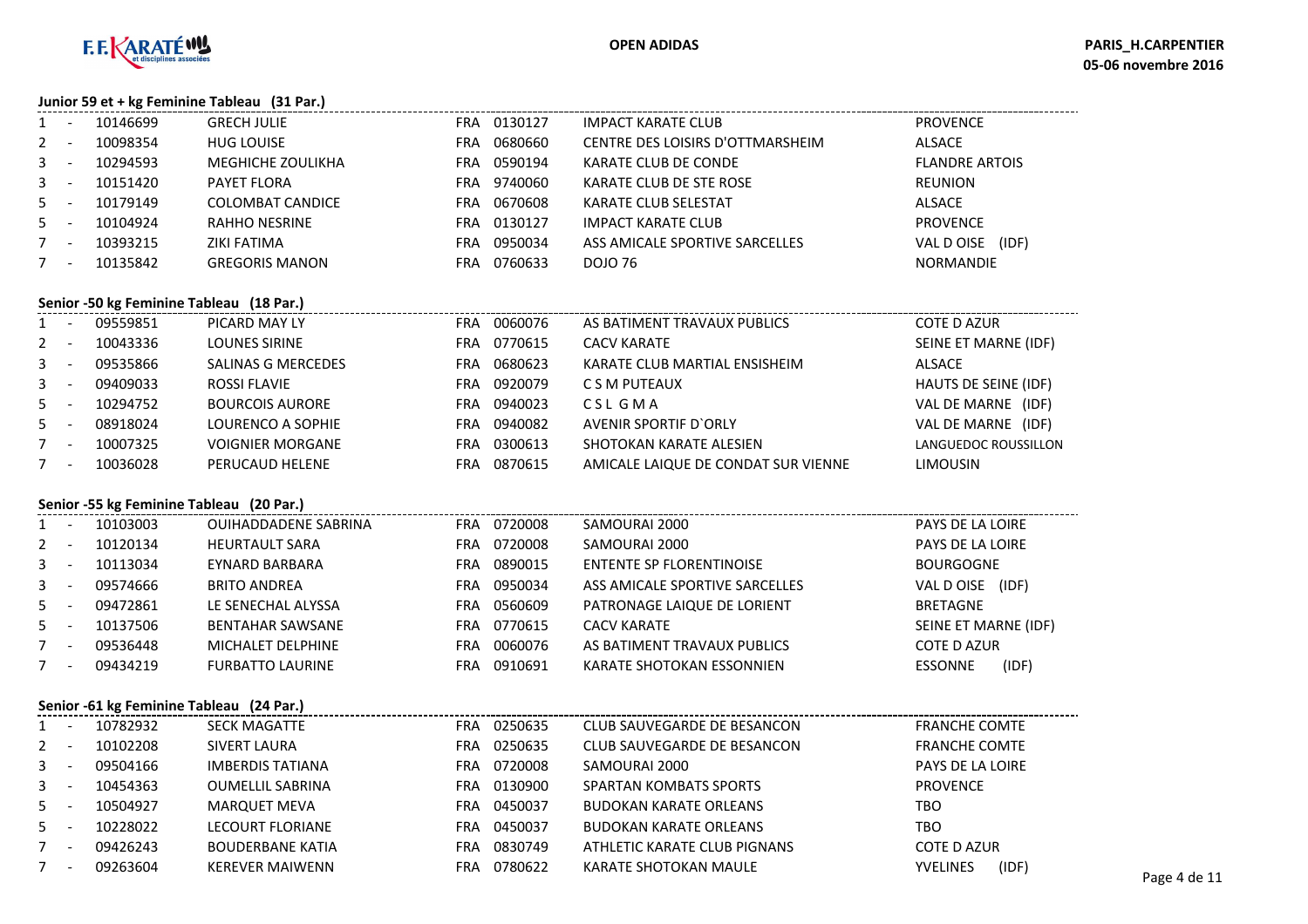

#### **Senior -68 kg Feminine Tableau (20 Par.)**

|              | $55.1101$ complements represented the restriction |                       |     |         |                                 |                       |
|--------------|---------------------------------------------------|-----------------------|-----|---------|---------------------------------|-----------------------|
| $\mathbf{1}$ | 10181124                                          | <b>HASSOUNI IMANE</b> | FRA | 0890015 | <b>ENTENTE SP FLORENTINOISE</b> | <b>BOURGOGNE</b>      |
| 2            | 10212046                                          | <b>BELAL KHEIRA</b>   | FRA | 0130704 | <b>FULL KARATE ACADEMIE</b>     | <b>PROVENCE</b>       |
| $\mathbf{3}$ | 10299073                                          | AVAZERI LEA           | FRA | 0130704 | FULL KARATE ACADEMIE            | <b>PROVENCE</b>       |
| $\mathbf{3}$ | 09550111                                          | TAVERNIER CHLOE       | FRA | 0590020 | JUDO KARATE CLUB DE DOUAI       | <b>FLANDRE ARTOIS</b> |
| 5            | 10143979                                          | SAID-MADI NASRIA      | FRA | 0490612 | KARATE TIMING EVOLUTION         | PAYS DE LA LOIRE      |
| 5            | 10266542                                          | LAFOSSE AMANDINE      | FRA | 0850006 | ECOLE LUCONNAISE DE KARATE      | PAYS DE LA LOIRE      |
| $7^{\circ}$  | 10233318                                          | <b>BELGHAZI NAJET</b> | FRA | 0590034 | <b>ASPTT LILLE</b>              | <b>FLANDRE ARTOIS</b> |
| 7            | 10167762                                          | <b>LEVASSEUR LEA</b>  | FRA | 0270018 | STADE PORTE NORMANDE VERNON     | <b>NORMANDIE</b>      |
|              |                                                   |                       |     |         |                                 |                       |

#### **Senior 68 et + kg Feminine Tableau (17 Par.)**

| $1 -$   | 10194216 | <b>GARCIA NANCY</b>           | FRA | 0130019 | CLUB ARLESIEN DE KARATE DO        | <b>PROVENCE</b>      |
|---------|----------|-------------------------------|-----|---------|-----------------------------------|----------------------|
| $2 -$   | 09600893 | DABBADIE CHLOE                | FRA | 0770059 | KARATE CLUB BOISSY LE CHATEL      | SEINE ET MARNE (IDF) |
| $3 -$   | 09064924 | KLOUCHA SOFIA                 | FRA | 0250635 | CLUB SAUVEGARDE DE BESANCON       | <b>FRANCHE COMTE</b> |
| $3 - 5$ | 10110338 | SALHI SANA                    | FRA | 0920079 | C S M PUTEAUX                     | HAUTS DE SEINE (IDF) |
| $5 -$   | 01479126 | <b>GOZLAN CHARLOTTE</b>       | FRA | 0930003 | K C D AULNAY                      | SEINE ST DENIS (IDF) |
| $5 -$   | 10081323 | <b>CHARLES DONATIEN MAEVA</b> | FRA | 0950086 | AMICAL CLUB SPORTIF CORMEILLAI    | VAL D OISE (IDF)     |
| $7 -$   | 09299951 | EUDIER GERALDINE              | FRA | 0760074 | <b>CLUB OMNISPORTS ST ARNOULT</b> | <b>NORMANDIE</b>     |
| $7 -$   | 10157074 | <b>BECKER SARAH</b>           | FRA | 0930709 | SPORT ELITE SEVRAN SECT WADO RYU  | SEINE ST DENIS (IDF) |

### **Minime -35 kg Masculin Tableau (33 Par.)**

|         | $\frac{1}{2}$ ivilimite -33 kg ividscumi Tableau (33 Fai.) |          |                              |            |         |                               |                      |  |  |  |  |  |
|---------|------------------------------------------------------------|----------|------------------------------|------------|---------|-------------------------------|----------------------|--|--|--|--|--|
| $1 -$   |                                                            | 10467449 | <b>HELLAL AHMED EL AMINE</b> | <b>FRA</b> | 0950037 | A D B KTE GARGES              | VAL D OISE (IDF)     |  |  |  |  |  |
| $2 -$   |                                                            | 10433199 | <b>KE GRIFFIN</b>            | FRA        | 0940058 | UNION SPORTIVE FONTENAYSIENNE | VAL DE MARNE (IDF)   |  |  |  |  |  |
| $3 - -$ |                                                            | 10537622 | MAMADOU IBRAHIM              | FRA        | 0760633 | DOJO 76                       | <b>NORMANDIE</b>     |  |  |  |  |  |
| $3 - -$ |                                                            | 10452565 | EBLIN RUBEN                  | <b>FRA</b> | 0940611 | K O S VILLENEUVE              | VAL DE MARNE (IDF)   |  |  |  |  |  |
| $5 -$   |                                                            | 10413981 | CHERRIER VIKTOR              | FRA        | 0180612 | KARATE CLUB FUSSY U J B       | TBO                  |  |  |  |  |  |
| $5 -$   |                                                            | 10318550 | AUDUGET MARVYN               | FRA        | 0770059 | KARATE CLUB BOISSY LE CHATEL  | SEINE ET MARNE (IDF) |  |  |  |  |  |
| $7 -$   |                                                            | 10595448 | AGOURAM SAFOUAN              | FRA        | 0770630 | KARATE CLUB LA FERTE GAUCHER  | SEINE ET MARNE (IDF) |  |  |  |  |  |
| $7 -$   |                                                            | 10554467 | PIRON THOMAS                 | FRA        | 0020038 | KARATE CLUB SAINT QUENTINOIS  | <b>PICARDIE</b>      |  |  |  |  |  |
|         |                                                            |          |                              |            |         |                               |                      |  |  |  |  |  |

#### **Minime -40 kg Masculin Tableau (42 Par.)**

|       |       |          | $\frac{1}{2}$ ivinimite $-40$ Kg ividscumi Tableau (42 Fai.) |            |             |                                               |                             |              |
|-------|-------|----------|--------------------------------------------------------------|------------|-------------|-----------------------------------------------|-----------------------------|--------------|
| $1 -$ |       | 10400599 | <b>LEGER TITOUAN</b>                                         | <b>FRA</b> | 0940026     | CLUB BUDOKAN THIAIS                           | VAL DE MARNE (IDF)          |              |
| $2 -$ |       | 10234066 | <b>TAS YANIS</b>                                             | FRA.       | 0850635     | <b>TEAMTAS 85</b>                             | <b>PAYS DE LA LOIRE</b>     |              |
| $3 -$ |       | 10427669 | <b>MENSOURI SAMI</b>                                         |            | FRA 0940058 | UNION SPORTIVE FONTENAYSIENNE                 | VAL DE MARNE (IDF)          |              |
| $3 -$ |       | 10272125 | LOUESSARD PIERRE ANTOINE                                     |            | FRA 0910608 | SAINT MICHEL SPORTS                           | (IDF)<br>ESSONNE            |              |
| $5 -$ |       | 10330472 | <b>VOINDROT THIBAULT</b>                                     |            | FRA 0920085 | SHOTOKAN KARATE CLUB DE VILLENEUVE LA GARENNE | <b>HAUTS DE SEINE (IDF)</b> |              |
| $5 -$ |       | 10465906 | LAWANI MARC                                                  | FRA.       | 0950681     | ATHLETIC KARATE ARNOUVILLE                    | VAL D OISE<br>(IDF)         |              |
| $7 -$ |       | 10739460 | MISSOUM NICOLAS                                              |            | FRA 0930718 | NEUILLY PLAISANCE KARATE CLUB                 | SEINE ST DENIS (IDF)        |              |
|       | $7 -$ | 10410049 | <b>AMADOS EARVIN</b>                                         | FRA.       | 0060072     | <b>BOXING KARATE MENTON</b>                   | <b>COTE D AZUR</b>          | Page 5 de 11 |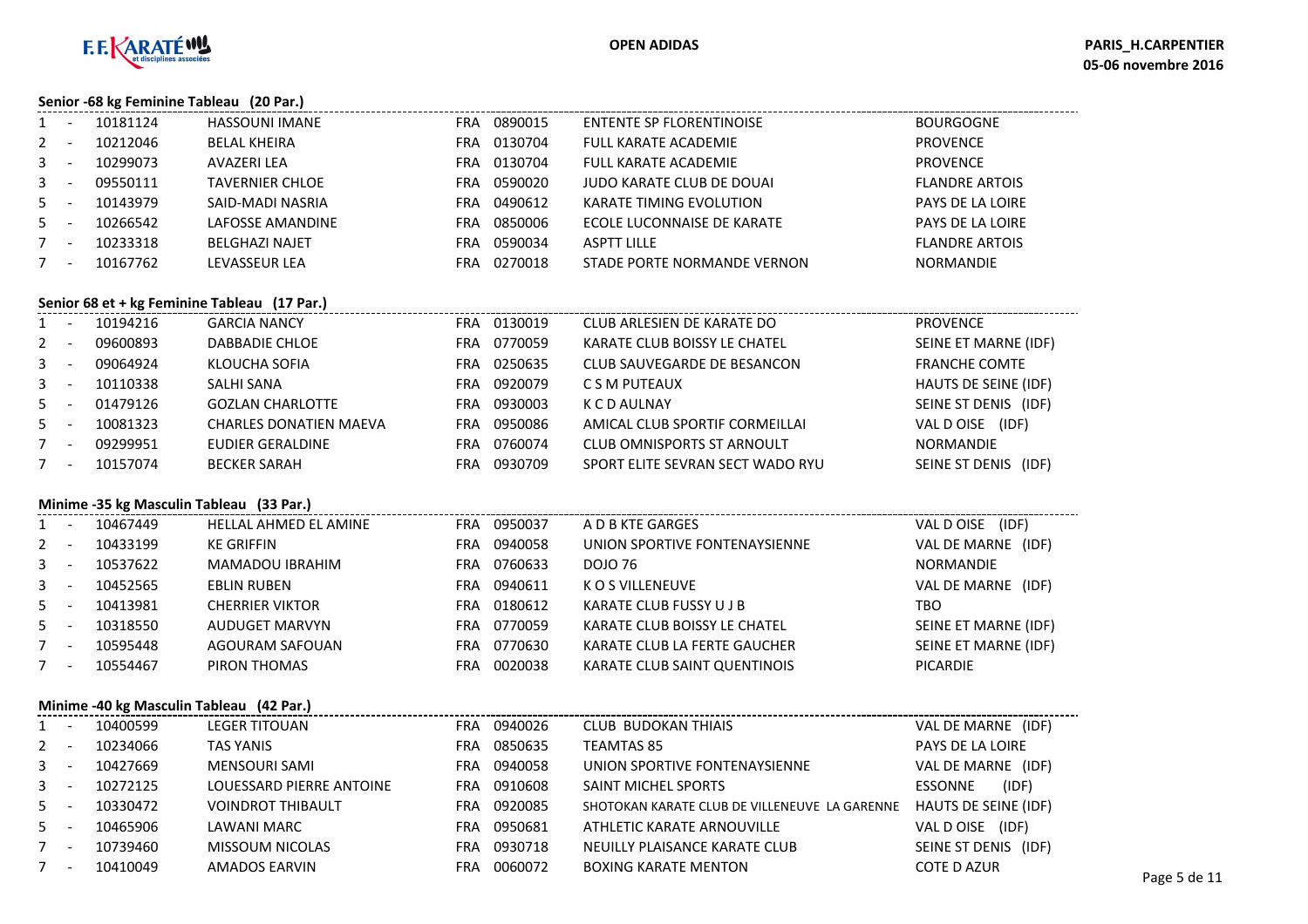

### **Minime -45 kg Masculin Tableau (39 Par.)**

|              |                          | 10980191 | <b>VERAS LUAN</b>      | FRA | 0940058 | UNION SPORTIVE FONTENAYSIENNE  | VAL DE MARNE (IDF)  |
|--------------|--------------------------|----------|------------------------|-----|---------|--------------------------------|---------------------|
| $\mathbf{2}$ |                          | 10369197 | <b>ACHARD BAPTISTE</b> | FRA | 0380049 | USJC SECTION KARATE            | <b>RHONE ALPES</b>  |
| $3 -$        |                          | 10631469 | STENEGRI KILLIAN       | FRA | 0330106 | <b>DOJO LANTONNAIS</b>         | <b>AQUITAINE</b>    |
| $\mathbf{3}$ | . .                      | 10369198 | <b>FALCO ENZO</b>      | FRA | 0380049 | USJC SECTION KARATE            | <b>RHONE ALPES</b>  |
| 5            |                          | 10475889 | PERRUCHOT ALEXIS       | FRA | 0350030 | BUDO 35                        | <b>BRETAGNE</b>     |
| $5 -$        |                          | 10331148 | <b>SAVIER OCTAVE</b>   | FRA | 0890608 | UNION SPORTIVE DE JOIGNY SKAR  | <b>BOURGOGNE</b>    |
|              | -                        | 10458385 | <b>BARLAS NOHE</b>     | FRA | 0950034 | ASS AMICALE SPORTIVE SARCELLES | (IDF)<br>VAL D OISE |
|              | $\overline{\phantom{a}}$ | 10454471 | <b>LACHAUD QUENTIN</b> | FRA | 0440672 | <b>TSUKI KARATE CLUB</b>       | PAYS DE LA LOIRE    |
|              |                          |          |                        |     |         |                                |                     |

### **Minime -50 kg Masculin Tableau (33 Par.)**

|              |     | 10346313 | <b>FANGUIMACHE MATHIAS</b> | <b>FRA</b> | 9740685 | ASS CTRE ETUDE KARATE SALINE      | <b>REUNION</b>       |       |
|--------------|-----|----------|----------------------------|------------|---------|-----------------------------------|----------------------|-------|
| $2^{\circ}$  |     | 10443697 | TADJER ZINEDINE            | FRA        | 0950086 | AMICAL CLUB SPORTIF CORMEILLAI    | VAL DOISE            | (IDF) |
| $\mathbf{3}$ |     | 10279207 | DE BARROS DAMIEN           | FRA        | 0950034 | ASS AMICALE SPORTIVE SARCELLES    | VAL DOISE            | (IDF) |
| 3            | . . | 10563026 | JEAN-BAPTISTE RAMON        | FRA        | 0450654 | C J F KARATE SHOTOKAN             | TBO                  |       |
| 5            |     | 10479617 | RAGUSA LILIAN              | FRA        | 0910608 | SAINT MICHEL SPORTS               | <b>ESSONNE</b>       | (IDF) |
| 5            |     | 10466423 | <b>GARI RYAN</b>           | FRA        | 0910006 | <b>KARATE CLUB D'ATHIS MONS</b>   | <b>ESSONNE</b>       | (IDF) |
|              | -   | 10405960 | <b>JEANVILLIER CYRIL</b>   | FRA        | 0910077 | ETAMPES TEAM INTERNATIONAL KARATE | <b>ESSONNE</b>       | (IDF) |
|              |     | 10346536 | KLAPCZYNSKI KILLIAN        | FRA        | 0770616 | C K S EN PAYS CRECOIS             | SEINE ET MARNE (IDF) |       |

#### **Minime -55 kg Masculin Tableau (31 Par.)**

| 0540647<br><b>LORRAINE</b><br><b>CICEK ISMAIL</b><br>KARATE CLUB DIEULOUARD<br>10557380<br>2<br>FRA<br>0780027<br><b>BLAUM ELWANE</b><br><b>YVELINES</b><br>3<br>10455951<br><b>BUDO KC LES MUREAUX</b><br>FRA<br>$\overline{\phantom{a}}$<br>0300674<br>3<br>10525307<br>ENNASRI YASSINE<br>ECOLE GARRIGUE KARATE DO<br>FRA<br>LANGUEDOC ROUSSILLON<br>$\overline{\phantom{a}}$<br>0950034<br>ASS AMICALE SPORTIVE SARCELLES<br>VAL D OISE<br>10469074<br>MEDJBER NOAM<br>$5 -$<br><b>FRA</b><br>0950025<br>VAL DOISE<br>$5 -$<br>10270443<br>NGUYEN LEO<br>US EZANVILLE ECOUEN<br>FRA |       |
|-----------------------------------------------------------------------------------------------------------------------------------------------------------------------------------------------------------------------------------------------------------------------------------------------------------------------------------------------------------------------------------------------------------------------------------------------------------------------------------------------------------------------------------------------------------------------------------------|-------|
|                                                                                                                                                                                                                                                                                                                                                                                                                                                                                                                                                                                         |       |
|                                                                                                                                                                                                                                                                                                                                                                                                                                                                                                                                                                                         | (IDF) |
|                                                                                                                                                                                                                                                                                                                                                                                                                                                                                                                                                                                         |       |
|                                                                                                                                                                                                                                                                                                                                                                                                                                                                                                                                                                                         | (IDF) |
|                                                                                                                                                                                                                                                                                                                                                                                                                                                                                                                                                                                         | (IDF) |
| SEINE ET MARNE (IDF)<br>0770616<br>10675272<br><b>HARIGUI RAYAN</b><br>C K S EN PAYS CRECOIS<br>FRA<br>$\overline{\phantom{a}}$                                                                                                                                                                                                                                                                                                                                                                                                                                                         |       |
| DARCEL MATHILINIC<br>0560004<br><b>BRETAGNE</b><br>10654953<br><b>GRAND CHAMP KARATE CLUB</b><br>7<br>FRA<br>$\overline{\phantom{a}}$                                                                                                                                                                                                                                                                                                                                                                                                                                                   |       |

#### **Minime -60 kg Masculin Tableau (8 Par.)**

| $1 -$   | 10254942 | DRUBIGNY SEBASTIEN         | FRA | 0830082 | KARATE CLUB CABASSOIS         | COTE D AZUR          |
|---------|----------|----------------------------|-----|---------|-------------------------------|----------------------|
| $2 -$   | 10418123 | <b>BERGER MATHIS</b>       | FRA | 0380049 | USJC SECTION KARATE           | RHONE ALPES          |
| $3 - 1$ | 10473054 | BAUDIN THEO                | FRA | 0360608 | SHORYU36 KARATE CLUB ARDENTES | TBO                  |
| $3 - 1$ | 10303615 | THIVENDRARAJAH CHATHVEEKAN | FRA | 0920079 | C S M PUTEAUX                 | HAUTS DE SEINE (IDF) |
| $5 -$   | 10672232 | <b>RHAIEM LOUAY</b>        | FRA | 0930057 | ATHLETIC CLUB BOBIGNY SECT K  | SEINE ST DENIS (IDF) |
| $5 -$   | 10512113 | BALAIRE STEEVE             | FRA | 0890013 | KARATE CLUB STCLEMENT         | <b>BOURGOGNE</b>     |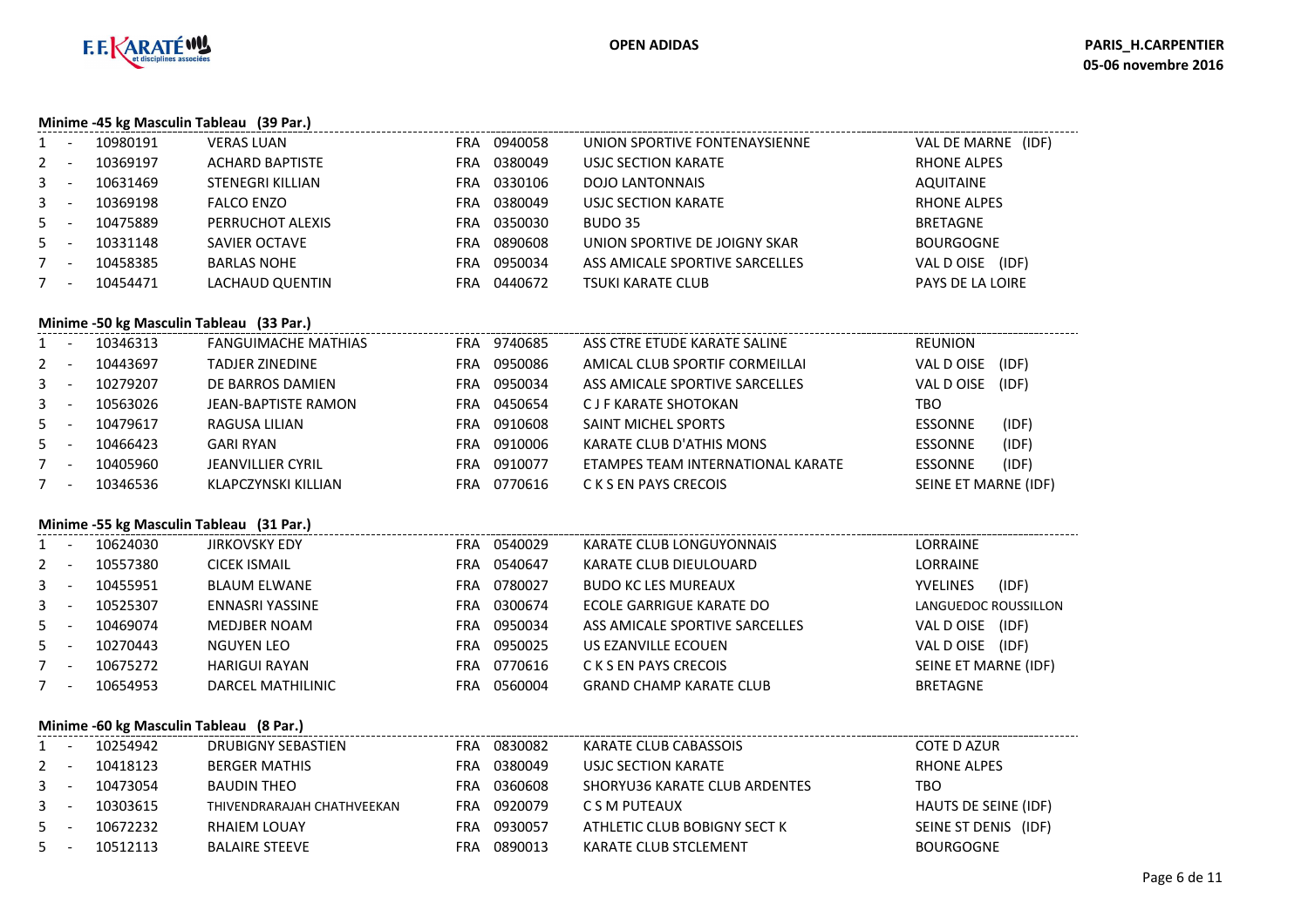

N FRA 0210630 A K D C BOURGOGNE

|              |                                             |          | Minime -65 kg Masculin Tableau (5 Par.) |            |             |                                      |                          |  |  |  |  |  |  |
|--------------|---------------------------------------------|----------|-----------------------------------------|------------|-------------|--------------------------------------|--------------------------|--|--|--|--|--|--|
| 1            | $\sim$                                      | 10380967 | <b>FEILLET JEREMIE</b>                  |            | FRA 0910608 | <b>SAINT MICHEL SPORTS</b>           | <b>ESSONNE</b><br>(IDF)  |  |  |  |  |  |  |
| $2^{\circ}$  | $\sim$                                      | 10664720 | SECHAO NOA                              |            | FRA 0310611 | <b>KARATE CLUB TOURNEFEUILLE</b>     | <b>MIDI PYRENEES</b>     |  |  |  |  |  |  |
| 3            | $\sim$ $-$                                  | 10430283 | <b>BERKANE ADAM</b>                     | <b>FRA</b> | 0930660     | <b>IPPON KARATE CLUB</b>             | SEINE ST DENIS (IDF)     |  |  |  |  |  |  |
| 3            | $\overline{\phantom{a}}$                    | 10891810 | SAIDANI JALIS                           |            | FRA 0930617 | <b>BLANC MESNIL SPORT KARATE</b>     | SEINE ST DENIS (IDF)     |  |  |  |  |  |  |
|              | Minime 65 et + kg Masculin Tableau (6 Par.) |          |                                         |            |             |                                      |                          |  |  |  |  |  |  |
|              |                                             |          |                                         |            |             |                                      |                          |  |  |  |  |  |  |
| 1            | $\overline{\phantom{a}}$                    | 10402119 | KOLASA MAXIME                           |            | FRA 0330003 | ECOLE KARATE DO GRADIGNAN            | <b>AQUITAINE</b>         |  |  |  |  |  |  |
| 2            | $\sim$                                      | 10176377 | <b>MOCQ ROMAIN</b>                      | <b>FRA</b> | 0760074     | <b>CLUB OMNISPORTS ST ARNOULT</b>    | <b>NORMANDIE</b>         |  |  |  |  |  |  |
| 3            | $\overline{\phantom{a}}$                    | 10620040 | SAIDOUBA HENOCK                         |            | FRA 0450037 | <b>BUDOKAN KARATE ORLEANS</b>        | TBO                      |  |  |  |  |  |  |
| 3            | $\overline{\phantom{a}}$                    | 10573453 | <b>GAIGNON CLEMENT</b>                  | <b>FRA</b> | 0350030     | <b>BUDO 35</b>                       | <b>BRETAGNE</b>          |  |  |  |  |  |  |
| 5            |                                             | 10625070 | <b>CRISTEA DAVID</b>                    | <b>FRA</b> | 0950034     | ASS AMICALE SPORTIVE SARCELLES       | VAL D OISE (IDF)         |  |  |  |  |  |  |
|              |                                             |          | Cadet -52 kg Masculin Tableau (70 Par.) |            |             |                                      |                          |  |  |  |  |  |  |
| $\mathbf{1}$ | $\sim$                                      | 10446576 | PIC LUCA                                |            | FRA 0340773 | KARATE KICK BOXING LATTOIS METROPOLE | LANGUEDOC ROUSSILLON     |  |  |  |  |  |  |
| 2            | $\overline{a}$                              | 10251786 | ABDOUL ODIOT RAYAN                      |            | FRA 0950107 | <b>KARATE CLUB DOMONT</b>            | VAL D OISE (IDF)         |  |  |  |  |  |  |
| 3            | $\overline{\phantom{a}}$                    | 10306397 | <b>MEKNACI MARWAN</b>                   | <b>FRA</b> | 0850005     | <b>FONTENAY KARATE SHOTOKAN</b>      | PAYS DE LA LOIRE         |  |  |  |  |  |  |
| 3            | $\sim$                                      | 10061004 | <b>SOULIER REMI</b>                     | FRA        | 0130127     | <b>IMPACT KARATE CLUB</b>            | <b>PROVENCE</b>          |  |  |  |  |  |  |
| 5            | $\overline{\phantom{a}}$                    | 10238436 | KHATAB OUSSAMA                          |            | FRA 0130019 | <b>CLUB ARLESIEN DE KARATE DO</b>    | <b>PROVENCE</b>          |  |  |  |  |  |  |
| 5            | $\sim$                                      | 10333459 | <b>BEGUE MELVIN</b>                     | <b>FRA</b> | 0450030     | K C DE BEAUNE LA ROLANDE             | <b>TBO</b>               |  |  |  |  |  |  |
| 7            | $\sim$ $-$                                  | 10470893 | <b>DJELASSI THEO</b>                    | <b>FRA</b> | 0450030     | K C DE BEAUNE LA ROLANDE             | TBO                      |  |  |  |  |  |  |
| $7^{\circ}$  |                                             | 10391729 | <b>BELLOTTO CHRISTOPHE</b>              | <b>FRA</b> | 0060076     | AS BATIMENT TRAVAUX PUBLICS          | <b>COTE D AZUR</b>       |  |  |  |  |  |  |
|              |                                             |          |                                         |            |             |                                      |                          |  |  |  |  |  |  |
|              |                                             |          | Cadet -57 kg Masculin Tableau (47 Par.) |            |             |                                      |                          |  |  |  |  |  |  |
| $\mathbf{1}$ | $\sim$                                      | 10229709 | <b>HAON CLEMENT</b>                     |            | FRA 0130704 | <b>FULL KARATE ACADEMIE</b>          | <b>PROVENCE</b>          |  |  |  |  |  |  |
| 2            | $\overline{\phantom{a}}$                    | 10308506 | <b>LOUNNAS RYAN</b>                     | <b>FRA</b> | 0540013     | U SP LITT MONT ST MARTIN SEC KARATE  | LORRAINE                 |  |  |  |  |  |  |
| 3            | $\overline{\phantom{a}}$                    | 10745444 | <b>AMOR YAZID</b>                       | <b>FRA</b> | 0940026     | <b>CLUB BUDOKAN THIAIS</b>           | VAL DE MARNE (IDF)       |  |  |  |  |  |  |
| 3            | $\overline{\phantom{a}}$                    | 10347426 | <b>DARTOIS QUENTIN</b>                  | <b>FRA</b> | 0540018     | <b>COS VILLERS KARATE</b>            | <b>LORRAINE</b>          |  |  |  |  |  |  |
| 5            | $\sim$                                      | 10529109 | <b>HELAL H KADER</b>                    | <b>FRA</b> | 0950086     | AMICAL CLUB SPORTIF CORMEILLAI       | VAL D OISE (IDF)         |  |  |  |  |  |  |
| 5            | $\overline{a}$                              | 10393326 | MAITRE BENJAMIN                         |            | FRA 0770615 | <b>CACV KARATE</b>                   | SEINE ET MARNE (IDF)     |  |  |  |  |  |  |
| $7 -$        |                                             | 10317703 | <b>NSIMBA CHRISTOPHER</b>               | <b>FRA</b> | 0780628     | <b>BUSHIDO CLUB DE TRAPPES</b>       | (IDF)<br><b>YVELINES</b> |  |  |  |  |  |  |
| $7^{\circ}$  |                                             | 10304189 | <b>GERONVIL NATHAN</b>                  |            | FRA 0210630 | AKDC                                 | <b>BOURGOGNE</b>         |  |  |  |  |  |  |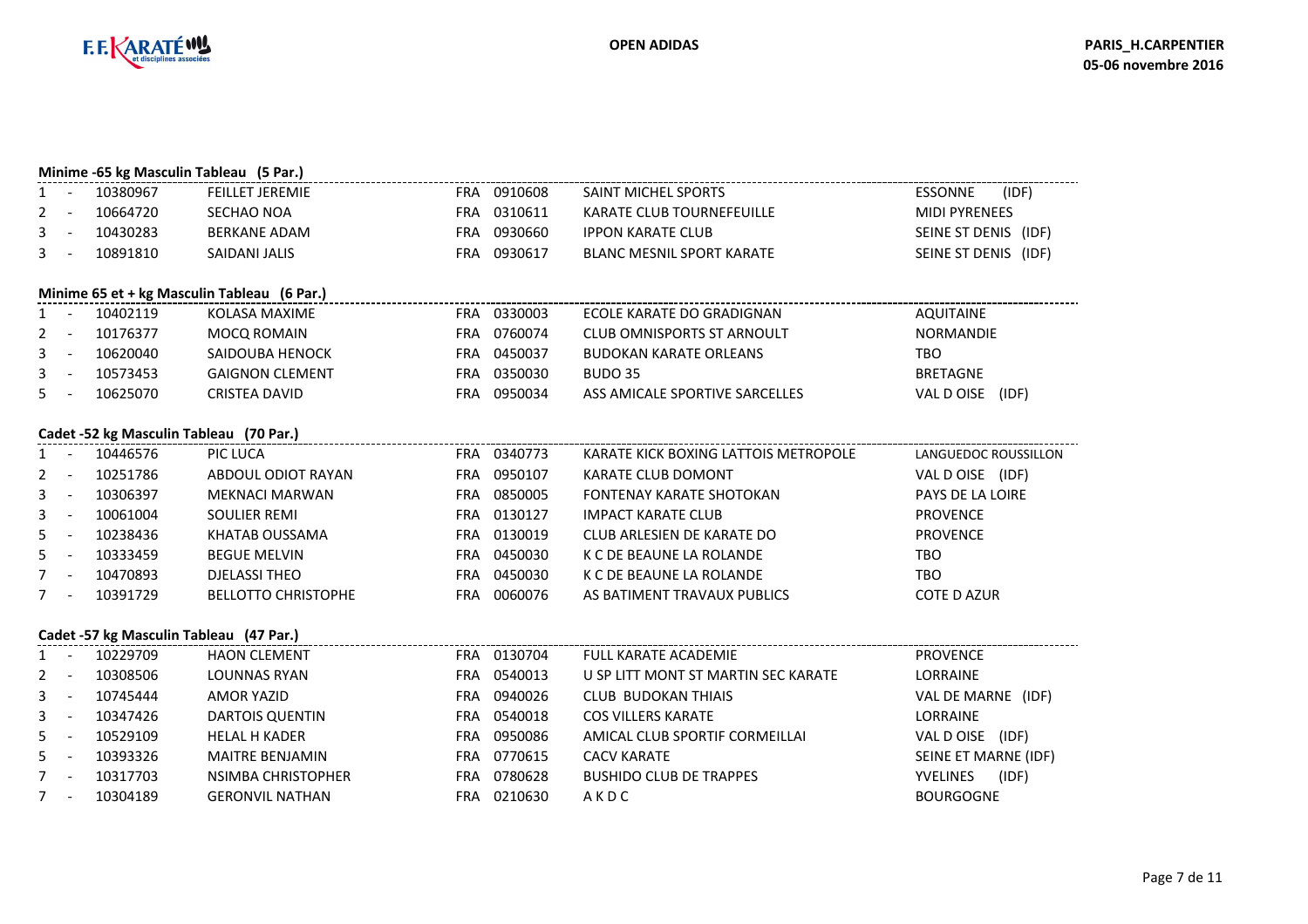

#### **Cadet -63 kg Masculin Tableau (42 Par.)**

|    | $\frac{1}{2}$ |                       |     |         |                              |                         |
|----|---------------|-----------------------|-----|---------|------------------------------|-------------------------|
| 1  | 10301354      | RASPILAIR TEO         | FRA | 0590194 | KARATE CLUB DE CONDE         | <b>FLANDRE ARTOIS</b>   |
| 2  | 10310960      | PHE PIERRE            | FRA | 0720008 | SAMOURAI 2000                | <b>PAYS DE LA LOIRE</b> |
| 3  | 10315262      | <b>MARQUES ADRIEN</b> | FRA | 0910608 | SAINT MICHEL SPORTS          | (IDF)<br><b>ESSONNE</b> |
| 3  | 10112375      | <b>LAMOTTE YANIS</b>  | FRA | 0210630 | AKDC                         | <b>BOURGOGNE</b>        |
| 5. | 10247937      | LAVAUD PIERRE         | FRA | 0190006 | BUDOKAI KARATE CLUB DE BRIVE | <b>LIMOUSIN</b>         |
| 5. | 10881680      | SAM HAMZA             | FRA | 0920079 | C S M PUTEAUX                | HAUTS DE SEINE (IDF)    |
| 7  | 10704788      | <b>BETTELLI UGO</b>   | FRA | 0540006 | KARATE CLUB DE CRUSNES       | <b>LORRAINE</b>         |
|    | 10134534      | <b>BRAJOU MATHIEU</b> | FRA | 0890015 | ENTENTE SP FLORENTINOISE     | <b>BOURGOGNE</b>        |
|    |               |                       |     |         |                              |                         |

#### **Cadet -70 kg Masculin Tableau (33 Par.)**

| $1 -$        |                          | 10536376 | <b>BOUYSSONIE ANTHONY</b> | FRA | 0950034 | ASS AMICALE SPORTIVE SARCELLES     | VAL D OISE (IDF)        |
|--------------|--------------------------|----------|---------------------------|-----|---------|------------------------------------|-------------------------|
| $2 -$        |                          | 10411298 | <b>MENAGER BRICE</b>      | FRA | 0720008 | SAMOURAI 2000                      | <b>PAYS DE LA LOIRE</b> |
| $3^{\circ}$  | $\overline{\phantom{a}}$ | 10122410 | ABDESSELEM RAYBAK         | FRA | 0130019 | CLUB ARLESIEN DE KARATE DO         | <b>PROVENCE</b>         |
| $\mathbf{3}$ | $\overline{\phantom{a}}$ | 10234876 | HEIM UGO                  | FRA | 0540018 | <b>COS VILLERS KARATE</b>          | LORRAINE                |
| $5 -$        |                          | 10176810 | LE GORJU GREGOIRE         | FRA | 0940026 | <b>CLUB BUDOKAN THIAIS</b>         | VAL DE MARNE (IDF)      |
| $5 -$        |                          | 10376184 | <b>VABRE IMAD DINE</b>    | FRA | 0850005 | <b>FONTENAY KARATE SHOTOKAN</b>    | <b>PAYS DE LA LOIRE</b> |
|              | $\overline{\phantom{a}}$ | 10583401 | <b>HEMA KOPLAN</b>        | FRA | 0940054 | UNION SPORTIVE DE VILLEJUIF        | VAL DE MARNE (IDF)      |
|              | $\overline{\phantom{a}}$ | 10242078 | <b>MALOULI MATTHIAS</b>   | FRA | 0910035 | <b>KARATE CLUB ETIOLLES TIGERY</b> | (IDF)<br><b>ESSONNE</b> |

## **Cadet 70 et + kg Masculin Tableau (29 Par.)**

|       | Cadel 70 et + kg Masculin Tableau (29 Par.) |          |                           |            |         |                                         |                             |  |  |  |  |  |
|-------|---------------------------------------------|----------|---------------------------|------------|---------|-----------------------------------------|-----------------------------|--|--|--|--|--|
| $1 -$ |                                             | 10250562 | <b>HOULLICH RABIE</b>     | <b>FRA</b> | 0920079 | C S M PUTEAUX                           | <b>HAUTS DE SEINE (IDF)</b> |  |  |  |  |  |
| $2 -$ |                                             | 10239851 | <b>STEILER PIERRE</b>     | FRA        | 0570618 | <b>KARATE DO SARRALBE</b>               | <b>LORRAINE</b>             |  |  |  |  |  |
| $3 -$ |                                             | 10219276 | DERIC NOLAN               | FRA        | 0950681 | ATHLETIC KARATE ARNOUVILLE              | VAL D OISE (IDF)            |  |  |  |  |  |
| $3 -$ |                                             | 10259688 | RAZAFIMAHERY TANY MAEL    | <b>FRA</b> | 0920704 | INSTITUT DE GOJURYU KENKYUKAI DE FRANCE | HAUTS DE SEINE (IDF)        |  |  |  |  |  |
| $5 -$ |                                             | 10467712 | DALLOIS ROMAIN            | FRA        | 0180612 | KARATE CLUB FUSSY U J B                 | TBO                         |  |  |  |  |  |
| $5 -$ |                                             | 10393118 | YANGUI MOHAMED            | FRA        | 0950034 | ASS AMICALE SPORTIVE SARCELLES          | VAL D OISE (IDF)            |  |  |  |  |  |
| $7 -$ |                                             | 10334583 | <b>RENARD GAETAN</b>      | FRA        | 0770117 | KARATE CLUB DE GUIGNES                  | SEINE ET MARNE (IDF)        |  |  |  |  |  |
| $7 -$ |                                             | 10570097 | <b>BEN CHOUIKHA MALIK</b> | FRA        | 0450007 | S M O C KARATE ST JEAN DE BRAY          | TBO.                        |  |  |  |  |  |
|       |                                             |          |                           |            |         |                                         |                             |  |  |  |  |  |

#### **Junior -55 kg Masculin Tableau (28 Par.)**

|       | $\frac{1}{2}$ $\frac{1}{2}$ $\frac{1}{2}$ $\frac{1}{2}$ $\frac{1}{2}$ $\frac{1}{2}$ $\frac{1}{2}$ $\frac{1}{2}$ $\frac{1}{2}$ $\frac{1}{2}$ $\frac{1}{2}$ $\frac{1}{2}$ $\frac{1}{2}$ $\frac{1}{2}$ $\frac{1}{2}$ $\frac{1}{2}$ $\frac{1}{2}$ $\frac{1}{2}$ $\frac{1}{2}$ $\frac{1}{2}$ $\frac{1}{2}$ $\frac{1}{2}$ |                         |            |         |                                    |                          |              |
|-------|---------------------------------------------------------------------------------------------------------------------------------------------------------------------------------------------------------------------------------------------------------------------------------------------------------------------|-------------------------|------------|---------|------------------------------------|--------------------------|--------------|
|       | 10234778                                                                                                                                                                                                                                                                                                            | <b>BOISSERON MILTON</b> | <b>FRA</b> | 0950034 | ASS AMICALE SPORTIVE SARCELLES     | VAL D OISE<br>(IDF)      |              |
| $2 -$ | 10108206                                                                                                                                                                                                                                                                                                            | <b>HASSANI HOUSNY</b>   | <b>FRA</b> | 0940026 | CLUB BUDOKAN THIAIS                | VAL DE MARNE (IDF)       |              |
| $3 -$ | 10461958                                                                                                                                                                                                                                                                                                            | <b>BOUROUBA ILIES</b>   | FRA.       | 0780014 | <b>CLUB KARATE OKINAWA</b>         | (IDF)<br><b>YVELINES</b> |              |
| $3 -$ | 10299305                                                                                                                                                                                                                                                                                                            | <b>SEHRINE AGHILES</b>  | FRA.       | 0950025 | US EZANVILLE ECOUEN                | VAL D OISE<br>(IDF)      |              |
| $5 -$ | 10029363                                                                                                                                                                                                                                                                                                            | MOSCONE MATEO           | FRA.       | 0210630 | AKDC                               | <b>BOURGOGNE</b>         |              |
| $5 -$ | 10111332                                                                                                                                                                                                                                                                                                            | BALENDRAKUMAR ANJANAN   | FRA.       | 0380627 | KARATE GRENOBLE HOCHE              | RHONE ALPES              |              |
| $7 -$ | 10138369                                                                                                                                                                                                                                                                                                            | <b>BECQUE RAYAN</b>     | FRA.       | 0590028 | <b>FACHES THUMESNIL ASS KARATE</b> | <b>FLANDRE ARTOIS</b>    |              |
|       | 10639837                                                                                                                                                                                                                                                                                                            | YOUGIL NASSIM           | FRA.       | 0720008 | SAMOURAI 2000                      | PAYS DE LA LOIRE         | Page 8 de 11 |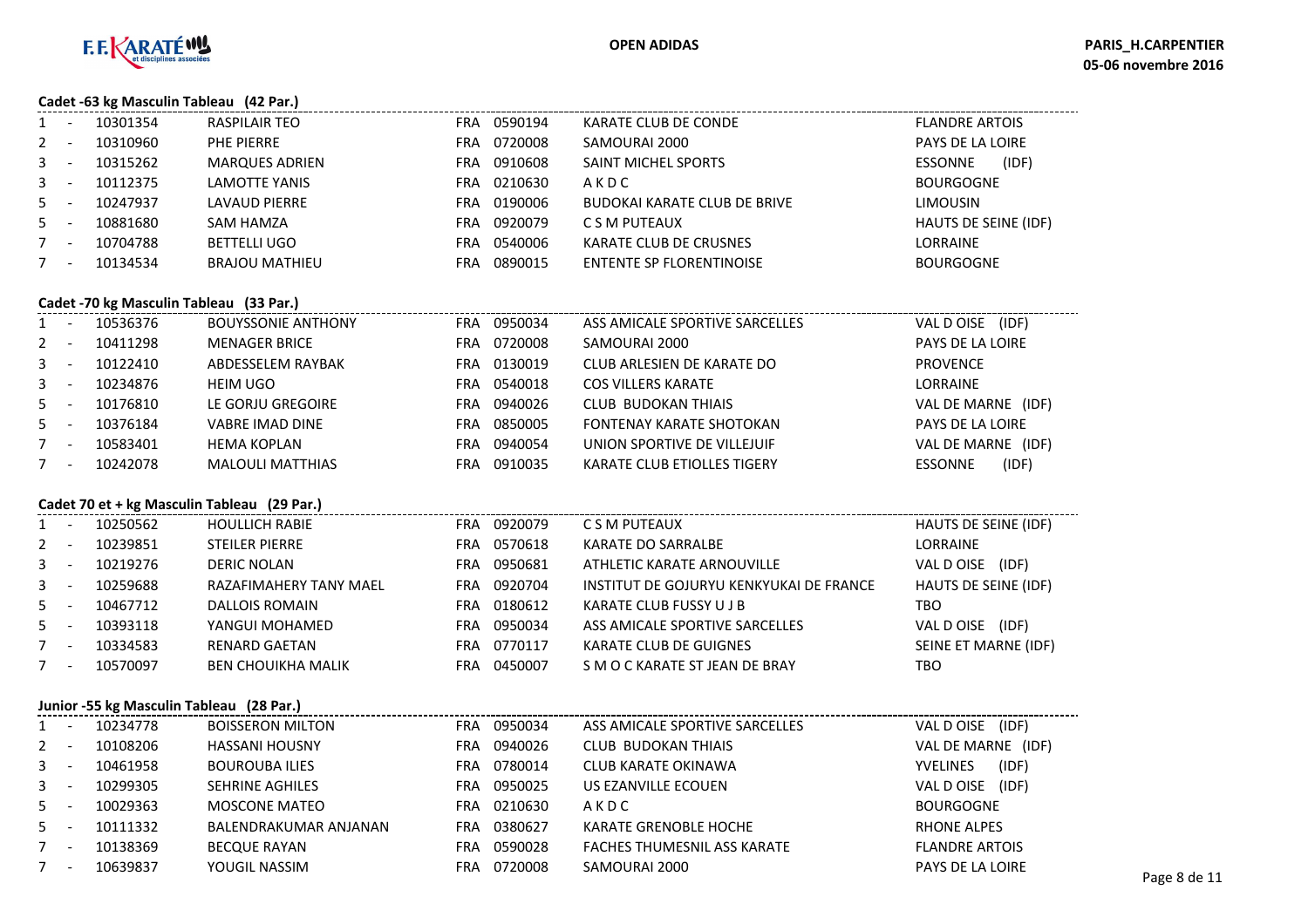

#### **Junior -61 kg Masculin Tableau (27 Par.)**

|              | $341101$ $0412$ |                          |            |         |                                |                              |
|--------------|-----------------|--------------------------|------------|---------|--------------------------------|------------------------------|
| $1 \quad$    | 10180367        | KANAGASINGAM KAJITH      | <b>FRA</b> | 0770615 | <b>CACV KARATE</b>             | SEINE ET MARNE (IDF)         |
| $2^{\circ}$  | 10561518        | AZOUZ TOMMY              | FRA        | 0130127 | <b>IMPACT KARATE CLUB</b>      | <b>PROVENCE</b>              |
| $\mathbf{3}$ | 10116593        | <b>CALOGINE MATTHIEU</b> | FRA        | 0930716 | SPORTING CLUB DE BOBIGNY       | SEINE ST DENIS (IDF)         |
| $3 -$        | 10278909        | EL GUENDOUZI MOHAMED     | FRA        | 0950034 | ASS AMICALE SPORTIVE SARCELLES | (IDF)<br>VAL D OISE          |
| $5 -$        | 10222644        | ULIENGUE EUDES           | FRA        | 0940058 | UNION SPORTIVE FONTENAYSIENNE  | VAL DE MARNE<br>(IDF)        |
| $5 -$        | 10109525        | <b>FALORNI CORENTIN</b>  | FRA        | 0020038 | KARATE CLUB SAINT QUENTINOIS   | <b>PICARDIE</b>              |
| $7^{\circ}$  | 10247363        | <b>GERONVIL LILIAN</b>   | FRA        | 0210630 | AKDC                           | <b>BOURGOGNE</b>             |
|              | 10459051        | <b>BUSUIOC ALEXANDRU</b> | FRA        | 0940045 | ENTENTE SPORTIVE DE VITRY      | <b>VAL DE MARNE</b><br>(IDF) |
|              |                 |                          |            |         |                                |                              |

#### **Junior -68 kg Masculin Tableau (41 Par.)**

| $1 -$   | 10347486 | <b>HAOUI ETIENNE</b>   | FRA | 0720008 | SAMOURAI 2000                        | PAYS DE LA LOIRE |                      |
|---------|----------|------------------------|-----|---------|--------------------------------------|------------------|----------------------|
| $2 -$   | 10129272 | <b>OLLIER THOMAS</b>   | FRA | 0890015 | ENTENTE SP FLORENTINOISE             | <b>BOURGOGNE</b> |                      |
| $3 - -$ | 10261054 | AUDUGET ROMAN          | FRA | 0770059 | KARATE CLUB BOISSY LE CHATEL         |                  | SEINE ET MARNE (IDF) |
| $3 - -$ | 10229230 | CIZO KILIAN            | FRA | 0930716 | SPORTING CLUB DE BOBIGNY             |                  | SEINE ST DENIS (IDF) |
| $5 -$   | 10269719 | PELLETIER LEO          | FRA | 0750741 | LUTECE KARATE DO                     | <b>PARIS</b>     | (IDF)                |
| $5 -$   | 10068663 | LARCHER PINELLI PIERRE | FRA | 0340773 | KARATE KICK BOXING LATTOIS METROPOLE |                  | LANGUEDOC ROUSSILLON |
| $7 -$   | 10072883 | <b>GAILLARD AXEL</b>   | FRA | 0370615 | KARATE CLUB VAL DE CISSE             | TBO              |                      |
| $7 -$   | 10243688 | <b>ICHIRANTE DAMON</b> | FRA | 0910055 | UNION SP DE BURE S/YVETTE            | <b>ESSONNE</b>   | (IDF)                |
|         |          |                        |     |         |                                      |                  |                      |

### **Junior -76 kg Masculin Tableau (34 Par.)**

| $1 -$   | 10249573 | AMAZOUZ ELIAS            | FRA        | 0940026 | <b>CLUB BUDOKAN THIAIS</b> | VAL DE MARNE<br>(IDF)    |
|---------|----------|--------------------------|------------|---------|----------------------------|--------------------------|
| $2 -$   | 10186002 | <b>BETTACHE HASSAN</b>   | FRA        | 0940026 | <b>CLUB BUDOKAN THIAIS</b> | VAL DE MARNE<br>(IDF)    |
| $3 - 1$ | 10145876 | <b>TOGOLA MAXENCE</b>    | <b>FRA</b> | 0490657 | ASPC KARATE                | PAYS DE LA LOIRE         |
| $3 - -$ | 10178148 | LEDEVIN ALEXANDRE        | FRA        | 0720008 | SAMOURAI 2000              | PAYS DE LA LOIRE         |
| $5 -$   | 10404278 | <b>GOHIER JULIEN</b>     | FRA        | 0510618 | AMICALE JAMIN              | <b>CHAMPAGNE ARDENNE</b> |
| $5 -$   | 10175555 | DISTEL LOUIS             | FRA        | 0670615 | ECOLE DE KARATE STRASBOURG | ALSACE                   |
| $7 -$   | 10149165 | <b>DELOUARD BAPTISTE</b> | FRA        | 0720008 | SAMOURAI 2000              | PAYS DE LA LOIRE         |
| $7 -$   | 10118682 | <b>MILLERET PIERRE</b>   | FRA        | 0580006 | KC DE POUGUES LES EAUX     | <b>BOURGOGNE</b>         |
|         |          |                          |            |         |                            |                          |

#### **Junior 76 et + kg Masculin Tableau (16 Par.)**

|              | Juhlor 76 et + kg Masculin Tableau (16 Par.) |          |                       |            |         |                                |                          |  |  |  |  |
|--------------|----------------------------------------------|----------|-----------------------|------------|---------|--------------------------------|--------------------------|--|--|--|--|
|              | $\overline{\phantom{a}}$                     | 10425563 | <b>JOLY YAEL</b>      | <b>FRA</b> | 0940026 | <b>CLUB BUDOKAN THIAIS</b>     | VAL DE MARNE (IDF)       |  |  |  |  |
| 2            | $\overline{\phantom{a}}$                     | 10104445 | MILLOT LUCAS          | <b>FRA</b> | 0510618 | AMICALE JAMIN                  | <b>CHAMPAGNE ARDENNE</b> |  |  |  |  |
| $3 -$        |                                              | 10177320 | <b>MARQUES THOMAS</b> | <b>FRA</b> | 0910608 | SAINT MICHEL SPORTS            | (IDF)<br><b>ESSONNE</b>  |  |  |  |  |
| $\mathbf{3}$ | - -                                          | 10120918 | FILALI MEHDI          | FRA        | 0130127 | IMPACT KARATE CLUB             | <b>PROVENCE</b>          |  |  |  |  |
| $5 -$        |                                              | 10435213 | <b>AKGUN SAMET</b>    | FRA        | 0570618 | KARATE DO SARRALBE             | LORRAINE                 |  |  |  |  |
| $5 -$        |                                              | 10534666 | <b>GUILLOT KEVIN</b>  | FRA        | 0300613 | SHOTOKAN KARATE ALESIEN        | LANGUEDOC ROUSSILLON     |  |  |  |  |
|              | $\overline{\phantom{a}}$                     | 10204232 | ECH CHAD YASSINE      | FRA        | 0920665 | KARATE INSTITUT STYLE SHOTOKAN | HAUTS DE SEINE (IDF)     |  |  |  |  |
| 7            | $\overline{\phantom{a}}$                     | 10164917 | <b>OULMANE FARES</b>  | FRA        | 0920665 | KARATE INSTITUT STYLE SHOTOKAN | HAUTS DE SEINE (IDF)     |  |  |  |  |
|              |                                              |          |                       |            |         |                                |                          |  |  |  |  |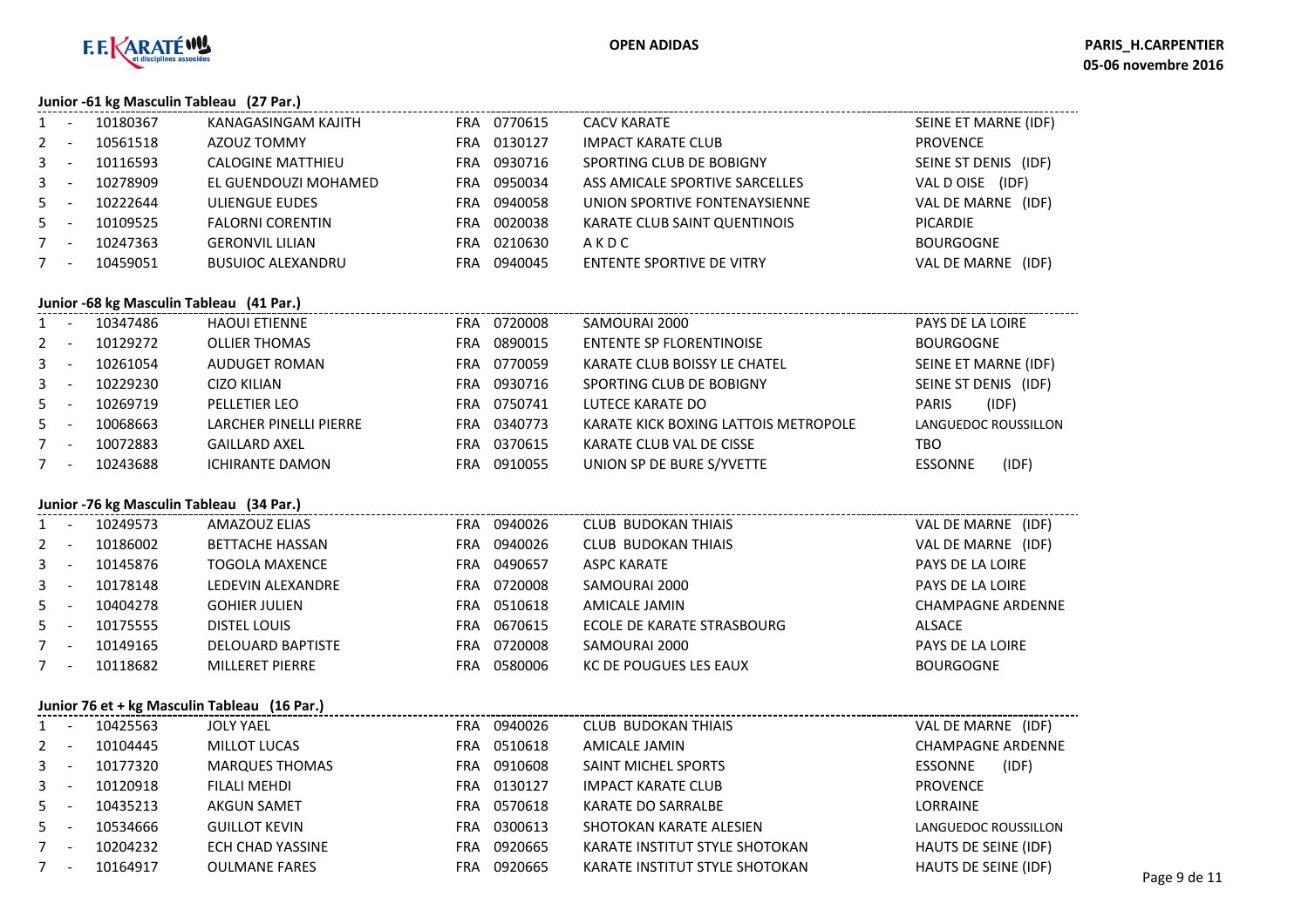

#### **Senior -60 kg Masculin Tableau (35 Par.)**

|              | 09596168 | <b>TAVARES LOPES KEVIN</b>     | FRA | 0690700 | <b>FUDOSHIN</b>                | <b>RHONE ALPES</b>   |
|--------------|----------|--------------------------------|-----|---------|--------------------------------|----------------------|
| $2^{\circ}$  | 10561517 | AZOUZ KEVIN                    | FRA | 0130127 | <b>IMPACT KARATE CLUB</b>      | <b>PROVENCE</b>      |
| $\mathbf{3}$ | 10096143 | <b>MARDHI ILIES</b>            | FRA | 0450037 | <b>BUDOKAN KARATE ORLEANS</b>  | TBO                  |
| $\mathbf{3}$ | 10352983 | JACQUERAY ADAM                 | FRA | 0950086 | AMICAL CLUB SPORTIF CORMEILLAI | (IDF)<br>VAL DOISE   |
| 5            | 09452394 | <b>JOASSY PIERRIC</b>          | FRA | 0690700 | <b>FUDOSHIN</b>                | <b>RHONE ALPES</b>   |
| 5.           | 10483885 | RGHIOUI AZIZ                   | FRA | 0300613 | SHOTOKAN KARATE ALESIEN        | LANGUEDOC ROUSSILLON |
| $7^{\circ}$  | 09528877 | <b>BABACI LYES</b>             | FRA | 0540053 | KARATE CLUB JOEUF              | <b>LORRAINE</b>      |
|              | 10809457 | <b>BEN EL HOCINE MASINISSA</b> | FRA | 0450037 | <b>BUDOKAN KARATE ORLEANS</b>  | TBO                  |

#### **Senior -67 kg Masculin Tableau (43 Par.)**

| $1 \quad$ | $\overline{\phantom{0}}$ | 11014423 | <b>BENKHALED ABDELATIF</b> | ALG |         | <b>ALGERIE</b>          | ALGERIE                 |
|-----------|--------------------------|----------|----------------------------|-----|---------|-------------------------|-------------------------|
| $2 -$     |                          | 10310724 | <b>RASPILAIR ALEXIS</b>    | FRA | 0590194 | KARATE CLUB DE CONDE    | <b>FLANDRE ARTOIS</b>   |
| $3 - -$   |                          | 10849093 | <b>BOUSSAADI NABIL</b>     | FRA | 0920079 | C S M PUTEAUX           | HAUTS DE SEINE (IDF)    |
| $3 - -$   |                          | 09513306 | <b>OUKHRID ALI</b>         | FRA | 0590194 | KARATE CLUB DE CONDE    | <b>FLANDRE ARTOIS</b>   |
| $5 -$     |                          | 09346493 | <b>GUITARD GUILLAUME</b>   | FRA | 0720008 | SAMOURAI 2000           | <b>PAYS DE LA LOIRE</b> |
| $5 -$     |                          | 09391012 | DANIEL MAXENCE             | FRA | 0920079 | C S M PUTEAUX           | HAUTS DE SEINE (IDF)    |
|           | $\overline{\phantom{0}}$ | 09276881 | <b>OUISSA ILIESS</b>       | FRA | 0300613 | SHOTOKAN KARATE ALESIEN | LANGUEDOC ROUSSILLON    |
| 7         | $\overline{\phantom{0}}$ | 10287871 | <b>BENALI SAMIR</b>        | FRA | 0920079 | C S M PUTEAUX           | HAUTS DE SEINE (IDF)    |
|           |                          |          |                            |     |         |                         |                         |

## **Senior -75 kg Masculin Tableau (49 Par.)**

| $1 -$   |                          | 10009820 | <b>RELIFOX MAXIME</b>    | <b>FRA</b> | 0950034 | ASS AMICALE SPORTIVE SARCELLES | VAL D OISE<br>(IDF)  |  |  |  |  |  |
|---------|--------------------------|----------|--------------------------|------------|---------|--------------------------------|----------------------|--|--|--|--|--|
| $2 -$   |                          | 09582453 | REBOULLEAU CLEMENT       | FRA        | 0950034 | ASS AMICALE SPORTIVE SARCELLES | VAL D OISE<br>(IDF)  |  |  |  |  |  |
| 3       | $\overline{\phantom{a}}$ | 09465648 | ROURET M ALEXIS          | FRA        | 0130127 | <b>IMPACT KARATE CLUB</b>      | <b>PROVENCE</b>      |  |  |  |  |  |
| $3 - 5$ |                          | 09337569 | CAFFARO JULIEN           | FRA        | 0270018 | STADE PORTE NORMANDE VERNON    | <b>NORMANDIE</b>     |  |  |  |  |  |
| $5 -$   |                          | 10649421 | DAYA BAGDJA LARI OLIVIER | FRA        | 0940026 | CLUB BUDOKAN THIAIS            | VAL DE MARNE (IDF)   |  |  |  |  |  |
| $5 -$   |                          | 09524043 | <b>MASSLO MIKE</b>       | FRA        | 0570618 | KARATE DO SARRALBE             | LORRAINE             |  |  |  |  |  |
| $7 -$   |                          | 10214487 | ALAOUI YASSINE           | FRA        | 0450037 | <b>BUDOKAN KARATE ORLEANS</b>  | TBO                  |  |  |  |  |  |
|         | $\overline{\phantom{a}}$ | 09579484 | CHERKAOUI HISSAM         | FRA        | 0300613 | SHOTOKAN KARATE ALESIEN        | LANGUEDOC ROUSSILLON |  |  |  |  |  |
|         |                          |          |                          |            |         |                                |                      |  |  |  |  |  |

#### **Senior -84 kg Masculin Tableau (49 Par.)**

|       | 3   |          |                        |      |             |                                    |                    |                      |               |  |  |  |  |
|-------|-----|----------|------------------------|------|-------------|------------------------------------|--------------------|----------------------|---------------|--|--|--|--|
| $1 -$ |     | 09141731 | <b>SERFATI DAVY</b>    |      | FRA 0750032 | K.A.J.Y.N.                         | <b>PARIS</b>       | (IDF)                |               |  |  |  |  |
| $2 -$ |     | 10639809 | CISSE A LAHAD          | FRA  | 0250635     | CLUB SAUVEGARDE DE BESANCON        |                    | <b>FRANCHE COMTE</b> |               |  |  |  |  |
| $3 -$ |     | 10208434 | TONG TONG D ERNEST     | FRA  | 0950034     | ASS AMICALE SPORTIVE SARCELLES     |                    | VAL D OISE (IDF)     |               |  |  |  |  |
| $3 -$ |     | 01515084 | JOAO AXEL              | FRA. | 0830733     | AZUR KARATE ACADEMIE SAINTE MAXIME | <b>COTE D AZUR</b> |                      |               |  |  |  |  |
| $5 -$ |     | 09110651 | <b>GUIRAUD MICHAEL</b> |      | FRA 0310042 | <b>SHAOLIN KARATE CLUB</b>         |                    | <b>MIDI PYRENEES</b> |               |  |  |  |  |
| $5 -$ |     | 09535822 | <b>BELAL MOHAMED</b>   | FRA  | 0130127     | <b>IMPACT KARATE CLUB</b>          | <b>PROVENCE</b>    |                      |               |  |  |  |  |
| $7 -$ |     | 10273358 | BOUYAN OMAR            | FRA  | 0950086     | AMICAL CLUB SPORTIF CORMEILLAI     | VAL D OISE         | (IDF)                |               |  |  |  |  |
|       | 7 - | 10343747 | <b>MAKAMATA DANY</b>   | FRA  | 0910013     | ECOLE K DE VILLEBON/YVETTE         | <b>ESSONNE</b>     | (IDF)                | Page 10 de 11 |  |  |  |  |